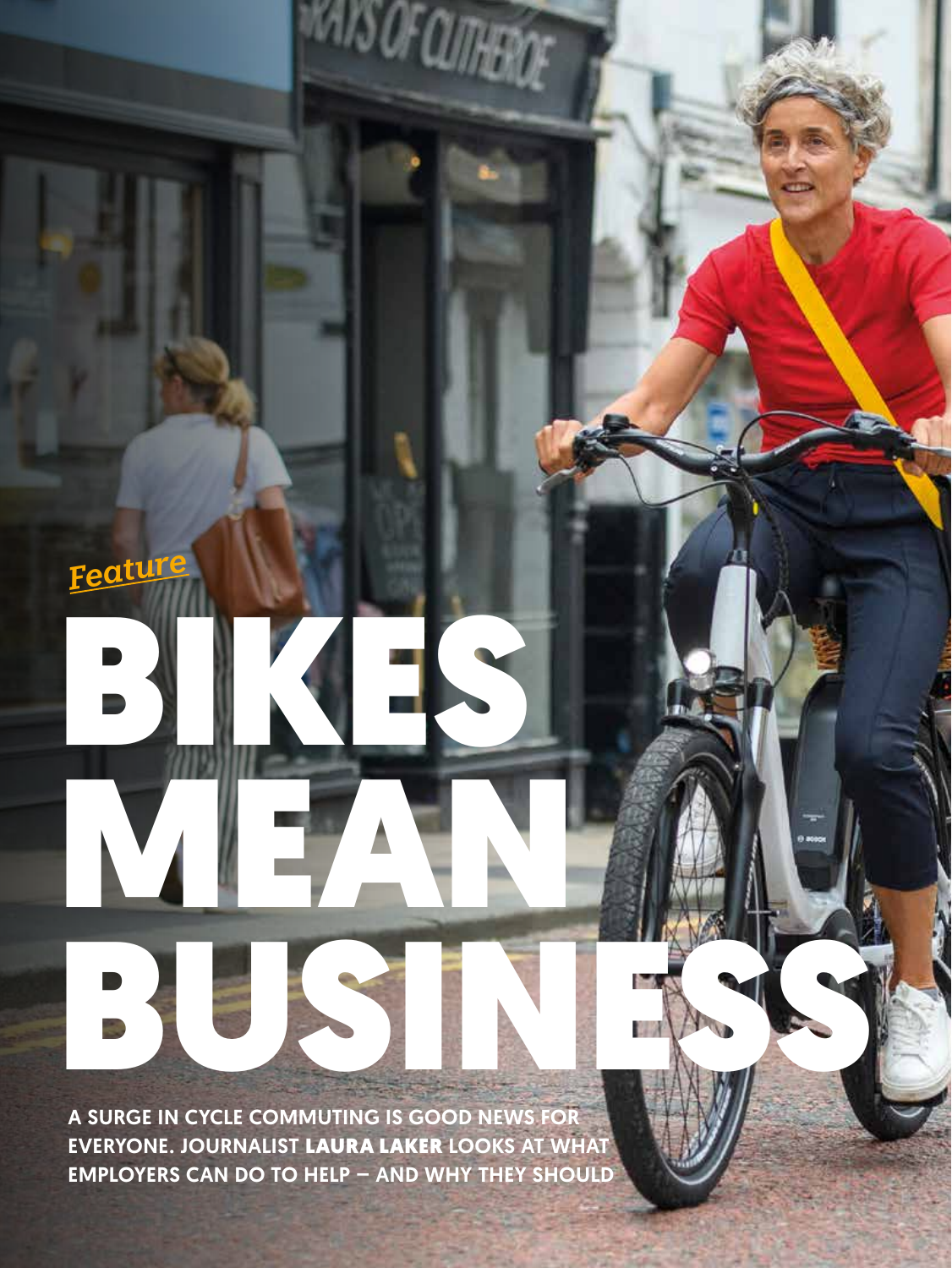

## LAURA LAKER

*Cycling journalist*

Laura writes about cycling and urban transport for The Guardian. She enjoys touring as well as utility cycling

levels grew to me<br>levels grew to me<br>levels at weeken<br>back to work, the

**he UK is experiencing a cycling boom, under circumstances few of us could have predicted at the beginning of 2020. Cycling levels exploded as people took up cycling en masse for exercise and then for everyday trips. According to Government data, cycling** 

**levels grew to more than three times pre-Covid levels at weekends – and, as people headed back to work, the cycling surge continued into the week. Cycling numbers doubled on many week days in June and July.**

This growth in active travel is a bright spot amid a global crisis that has killed three quarters of a million people and wreaked havoc on our lives. As we return to work, with public transport capacity reduced, it's important to limit short car journeys to fend off gridlock and maintain access for emergency services.

Cycling is a great way to do this – and employers have a role to play, not only in helping more staff cycle but in *keeping* those employees cycling as normal life resumes. Long-term, it could help reduce transport's role in the looming climate crisis, too.

## PEDAL: THE MESSAGE

The Cycle-Friendly Employer (CFE) scheme focuses on what employers can do to promote cycling among staff. Set up in 2017, its aim is to support and showcase employers doing great things for cycling to work.

James Palser is Cycling UK's Cycle-Friendly Employer accreditation project manager. Palser says interest in the scheme doubled or tripled over normal levels following the first wave of Covid restrictions, as employers looked to get as many employees back into the office safely.

Example the ball of the state of people; that they are healthier, will take<br>fewer sick days," he said. However, prior to the<br>pandemic "businesses rarely looked at the way<br>that their people commute."<br>Palser believes busines "It has always been a no-brainer that cycling is better for people; that they are healthier, will take fewer sick days," he said. However, prior to the pandemic "businesses rarely looked at the way that their people commute."

Palser believes businesses can have a huge influence on the way people travel. Employers can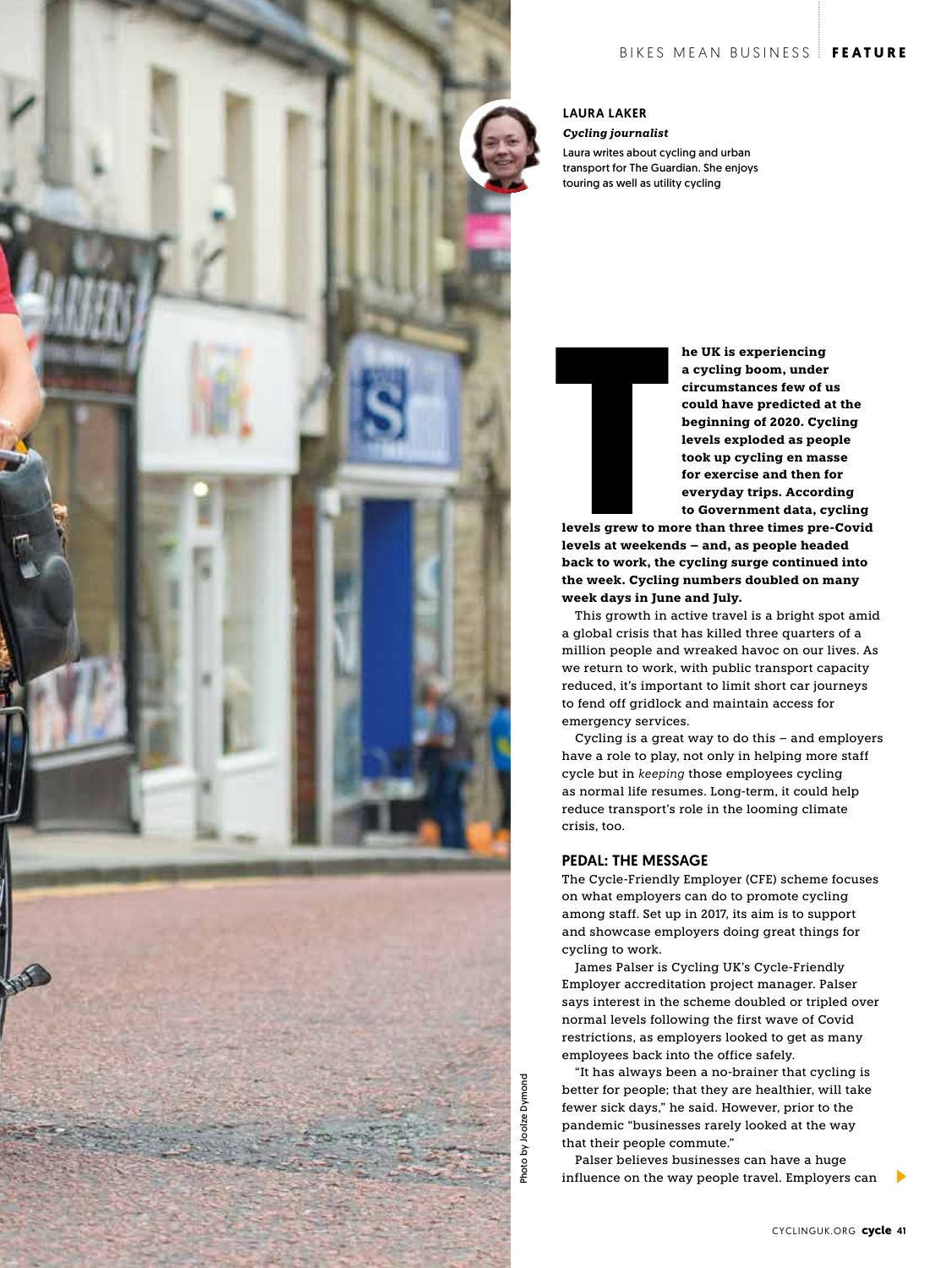make cycling to work easier and more appealing by providing showers and lockers, training or route planning, or offering the Cycle to Work scheme for tax-free bikes and equipment.

Palser points out that overcoming perceptions is as important as overcoming physical barriers to cycling. "As we know, cycling is seen as a bit of a niche activity," he said. "Telling people 'it's okay' and promoting it is a really big part of increasing uptake – but it needs to be done regularly."

That might involve putting on a calendar of events, such as Bike Week in June and Cycle to Work Day in August, plus bike breakfasts and other communal activities and promotions.

"It's not going to be for everyone but there's a percentage of people who would cycle given the opportunity," said Palser. "The time is now."

### MORE REASONS TO RIDE

Raleigh Bikes, a CFE-accredited company, pays staff 10p for every mile cycled, which can go into their pay packet or to charity. This autumn, Raleigh encouraged staff to cycle for a month, even if they weren't commuting, as part of Cycle September. Staff are also encouraged to log their miles via the Love2Ride app (**lovetoride. net**). In March, experienced cyclists at Raleigh led rides from Mansfield and

Derby to the Nottingham offices for less experienced colleagues – and 40 staff took part. One of the most successful changes, however, were women-only showers. Bikes are available for staff to borrow, too.

Access to cycles can help people try cycling, and Brompton Bike Hire offers this service to businesses. The company's biggest initiative this year

**OVERCOMING** PERCEPTIONS IS AS IMPORTANT AS OVERCOMING PHYSICAL BARRIERS TO CYCLING









has been Wheels for Heroes, 3,000 NHSbranded Brompton bikes available to NHS staff for a free loan period, after which they can hire the bikes or buy their own.

Jonathan Kelly, Divisional Manager at Barts Heart Centre and Cardiac Network, administers Wheels for Heroes for the Trust's London hospitals. He believes almost none of the participating hospital staff have stopped cycling since starting. He said the Hospital Trust is keen to improve its cycling facilities, having almost doubled its cycle parking spaces to 260 using two-tier racks. Kelly said: "Even people who have done a 12-hour shift say 'I would much rather cycle than get on the tube, it's better for my mental health'. It's about keeping up with demand now."

Julian Scriven, MD of Brompton Bike Hire, said companies can have corporate access to one of its 50 nationwide docking stations, which he plans to grow by a further 19 due to post-Covid demand. Average hires are three to

four days. Larger companies, and even residential developments, can have their own docks; a 32-bay dock takes up the space of a single car. At Sony, a couple of staff taking up cycling will become ambassadors to encourage others to follow them.

Scriven said: "For me there are three obstacles to getting into cycling. Firstly, it's perceptions of safety: people will see the same roads very differently. Secondly, price, the cost of buying a bike. Thirdly, it's perceptions of competence, and I always say that there's a reason why people say 'It's like riding a bike': within ten minutes you're back into it.

"If you can give people access to a bike, you get over that cost barrier and, crucially, you're giving the opportunity to 'try before you buy', which can also give them that competence."

### TRANSPORT CYCLING SKILLS

Lesley Lau is a photographer, who bought an electric bike after lockdown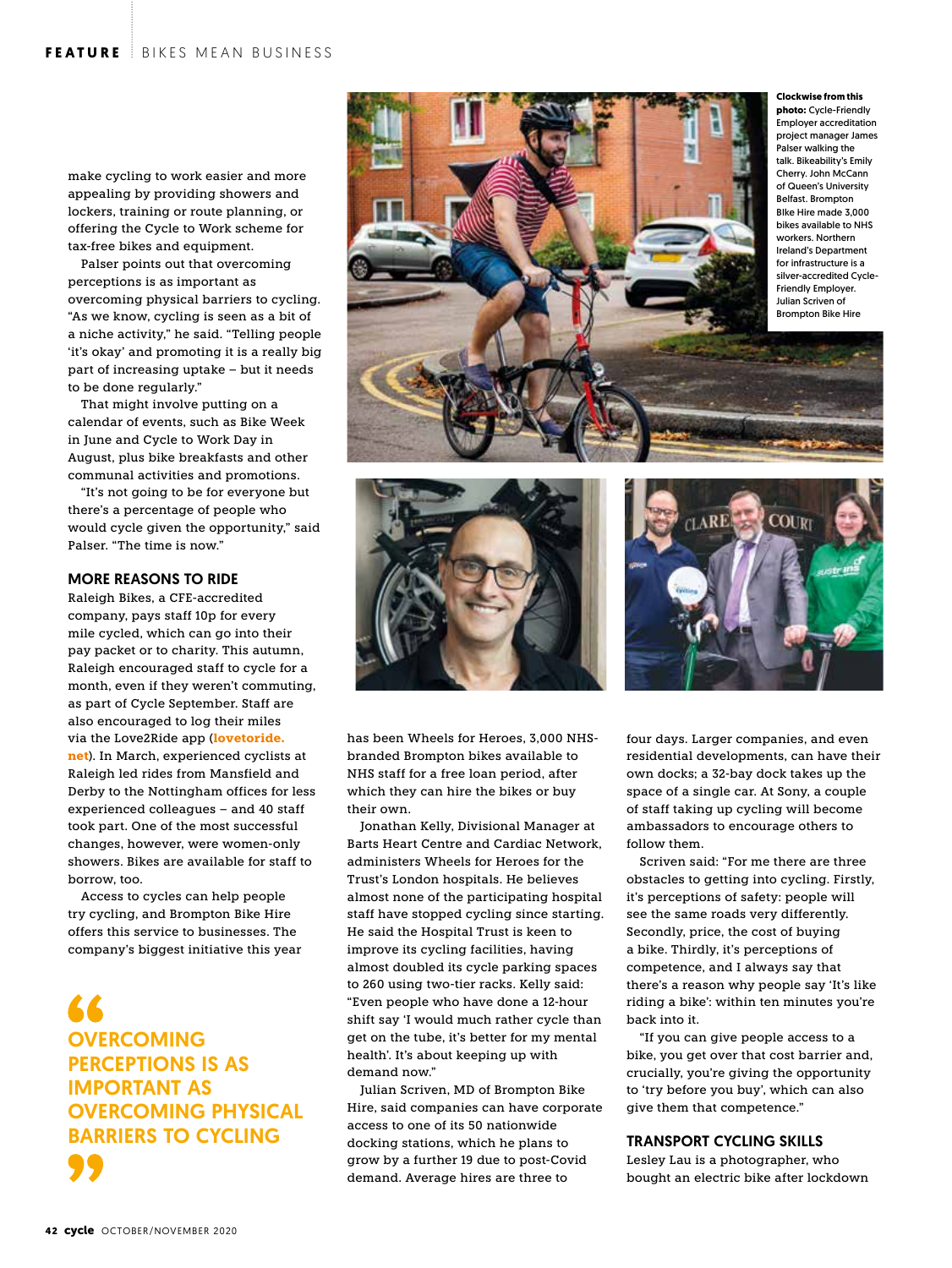

**Transport cycling tips** Got a friend, neighbour

or colleague who needs advice? Point them here: **cyclinguk.org/ commuting**



to carry her equipment for work, including a tripod, around London.

"I feel like it's life-changing getting a bike in London," she said. "Before I was using public transport and, if I had loads of stuff, an Uber. I've always wanted to cycle and I tried once but got really scared. Like so many people, lockdown gave me that push to start again, and now I'm cycling to work pretty much every day.

"My husband cycles to work; he took me on lessons, effectively. I love it and I'm annoyed I didn't start earlier. Quite a few of my friends are in the same position."

Training can be a crucial part of the puzzle in building confidence. Bikeability is the national body delivering what used to be cycling proficiency – and much more. Emily Cherry, Bikeability CEO, says instructors can also offer bespoke journey planning, even accompanying novice riders on an appropriate commuting route. The Bikeability Trust is funding 3,000 adult

cycle training places; Covid scuppered school-based training. "We think the key for adults is that it has got to be bespoke," said Cherry. "Our offer is based on what the person needs."

With kids returning to school in the autumn, and with more parents working flexibly, the Bikeability Trust is looking at developing kids' cycling skills in tandem with adults'.

### MAKING IT BETTER BY BIKE

Training makes a difference but for the surge in cycling to stick, we'll also need more hospitable road conditions for cyclists. On a local level, this is something that companies can get involved in – by lobbying local councils. John McCann from Queen's University Belfast is doing this in Northern Ireland.

"People will say it's too dangerous to travel to the university by bike," he said. "That's why it's important to make it as safe as possible to get to work. There are people who maybe could be encouraged to cycle but feel they don't want to share

# Going for gold

What is Cycle-Friendly Employer accreditation and why should companies sign up to it?

Cycle-Friendly Employer accreditation recognises a high standard of cycling provision that removes barriers to employees cycling to work, from obvious things like cycle parking and showers, to participation in campaigns like Bike Week or bike breakfasts to help normalise cycling.

To achieve accreditation, an employer is scored on compulsory measures across a number of categories. The higher the scores, the higher the rating the organisation is given: bronze, silver or gold.

Companies can sign up via a free online tool and answer questions on their existing facilities and activities. Cycling UK will arrange a site assessment, which since Covid can be conducted virtually via Zoom, to give advice on potential improvements, before issuing an audit report and award an accreditation. Potential measures cover every element of cycling to work, from information and support with route-finding to physical facilities.

Cycling UK offers a 'onestop shop' for employers wanting to boost employees cycling, as well as negotiated rates for cycle training and maintenance. Resources also include promotional material and practical advice on its website, such as what to wear as the seasons change. For more details, visit: **cyclinguk.org/ cyclefriendlyemployer**